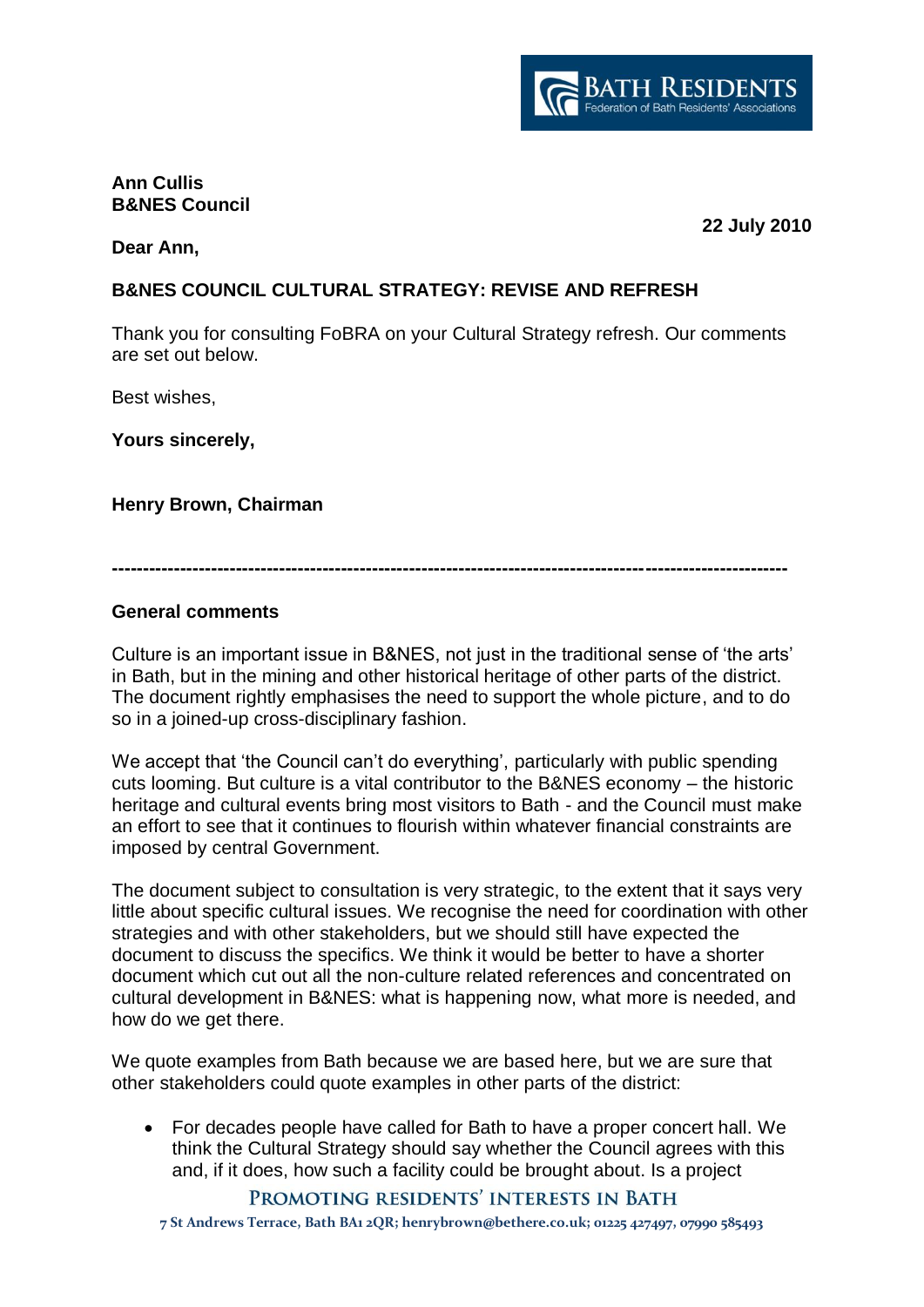possible at the Forum or not? Can there be collaboration with the new Music Centre at Monkton Combe School?

- Similarly, there has been much talk of new conference facilities, which would encourage business tourism, in the context of a new rugby stadium. Is the Council encouraging this?
- Festivals are an important part of Bath's culture, and although the document refers to them generically, not one is mentioned specifically.
- Similarly, there is no reference to our Universities and the contribution they can make to the city"s culture.
- The document could encourage learning from World Heritage Sites and other beautiful cities abroad. Despite some recent progress, there is a pressing need to address the dirty and dilapidated state of the streets and pavements.
- There should be an agreed policy on use of the most important public spaces, eg the Abbey churchyard, the rectangle of grass below Royal Crescent and Queen Square. These often seem to be used for low-grade events, which do not enhance the standing of the city. The new public spaces at Southgate should be considered in the same way.
- There is a tendency to over-commercialise the city. The principal reason for visitors to come here is to see the Georgian architecture. They do not expect to find it festooned with advertising banners and the streets cluttered with Aboards. The Council should promote a much more subtle standard of advertising, as used in heritage cities elsewhere.
- Respect for the World Heritage Site should be integrated into planning and traffic policies. To give one local example, the beautiful sweep of Oldfield Park round the hedged greensward which used to be playing fields is being degraded by the new development at Hayesfield School.

### **Specific comments**

#### **1.1. Introduction**

We assume that 'our aim' is that of the Tourism, Leisure and Culture Division, rather than that of the Cultural Strategy. Can this be clarified?

It seems inappropriate to say that the Division"s services, at least those relevant to culture, should **respond to** the Economic Development and Enterprise priorities. This suggests that business is driving culture. Wouldn"t it be better to say that the service **contributes to** the priorities?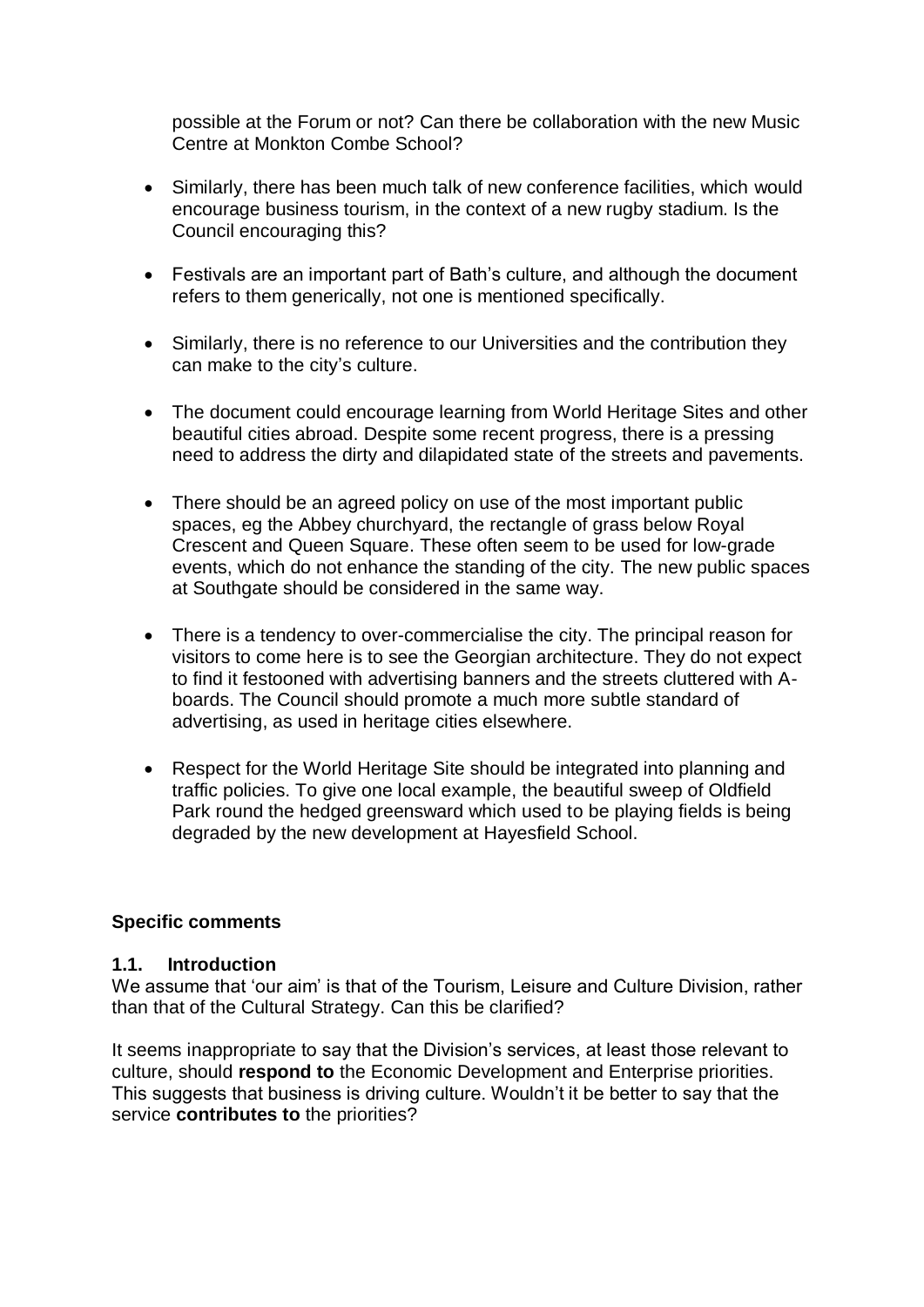# **1.3. Role of the Council**

We think there is a misunderstanding in the first paragraph. This should indicate that visitors come to **share our culture**.

The bullet points should include:

strengthen the cultural heritage of the district.

## **1.4 The role of Future Bath Plus**

The arrangement whereby the Council"s divisional director has also become chief executive of Future Bath Plus suggests that there has been a cutback in senior resources, and a blurring of responsibilities in this area.

## **1.5 Sustainable Community Strategy**

As a member of the Local Strategic Partnership, FoBRA has taken an interest throughout the development of the Sustainable Community Strategy. This is an important document but it seems to be overstressing the position to say that the scope of the Cultural Strategy **must be determined by** the SCS.

## **2.1 Defining 'culture'**

From here onwards in the document, there is some uncertainty as to whether the Cultural Strategy is meant to encompass sport. We realise that the Division is also responsible for Leisure and Sport, but suggest that culture poses enough challenges to need its own strategy.

## **2.3. Our three aspirations for culture**

Sport is mentioned again here.

# **3.1. Drivers for change**

Many issues are referred to here which are important in their own context, but are not strictly relevant to culture:

- Life expectancy gaps
- Local food
- Sustainable, local energy
- Knowledge of public services
- Social care for vulnerable adults

We think the document could concentrate on the more relevant drivers.

### **3.2. How will cultural planning need to respond?**

**'1. Urban/rural'** could do with a better description of the Bath/B&NES divide. We suggest:

"We must balance the needs and priorities of the city of Bath – a major tourist destination, home to half the district's population and most of its key cultural organisations and venues – with the needs of the towns and villages of North East Somerset, which have a distinct cultural heritage of their own. Throughout the district, cost and poor public transport limit access to cultural activities."

**'1. Urban/rural' and '2. Equality of Access'** could better refer to cultural activity "taking place" rather than "is delivered" since much culture is locally generated.